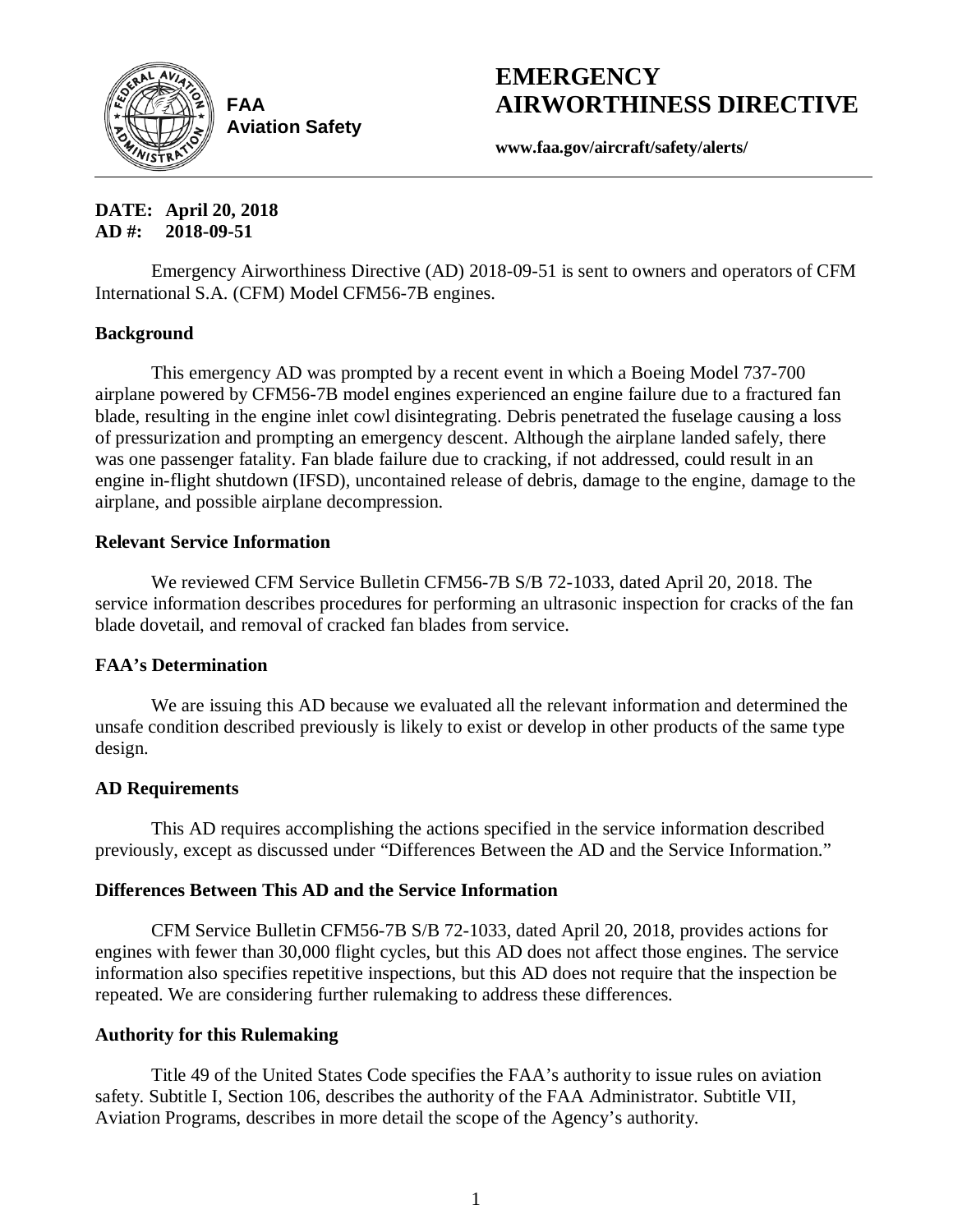We are issuing this rulemaking under the authority described in Subtitle VII, Part A, Subpart III, Section 44701, "General requirements." Under that section, Congress charges the FAA with promoting safe flight of civil aircraft in air commerce by prescribing regulations for practices, methods, and procedures the Administrator finds necessary for safety in air commerce. This regulation is within the scope of that authority because it addresses an unsafe condition that is likely to exist or develop on products identified in this rulemaking action.

This AD is issued in accordance with authority delegated by the Executive Director, Aircraft Certification Service, as authorized by FAA Order 8000.51C. In accordance with that order, issuance of ADs is normally a function of the Compliance and Airworthiness Division, but during this transition period, the Executive Director has delegated the authority to issue ADs applicable to engines, propellers, and associated appliances to the Manager, Engine and Propeller Standards Branch, Policy and Innovation Division.

#### **Presentation of the Actual AD**

We are issuing this AD under 49 U.S.C. Section 44701 according to the authority delegated to me by the Administrator.

**2018-09-51 CFM International S.A.:** Product Identifier 2018-NE-13-AD.

#### **(a) Effective Date**

This Emergency AD is effective upon receipt.

#### **(b) Affected ADs**

None.

#### **(c) Applicability**

This AD applies to all CFM International S.A. (CFM) CFM56-7B20, -7B22, -7B24, -7B26, -7B27, -7B22/B1, -7B24/B1, -7B26/B1, -7B26/B2, -7B27/B1, -7B27/B3, -7B20/3, -7B22/3, -7B24/3, -7B26/3, -7B27/3, -7B22/3B1, -7B24/3B1, -7B26/3B1, -7B26/3B2, -7B26/3F, -7B26/3B2F, -7B27/3B1, -7B27/3B3, -7B27/3F, -7B27/3B1F, -7B20E, -7B22E, -7B24E, -7B26E, -7B27E, -7B22E/B1, -7B24E/B1, -7B26E/B1, -7B26E/B2, -7B26E/F, -7B26E/B2F, -7B27E/B1, -7B27E/B3, -7B27E/F, -7B27E/B1F, -7B20/2, -7B22/2, -7B24/2, -7B26/2, -7B27/2, -7B27A, -7B27AE, and -7B27A/3 engine models, with 30,000 or more total accumulated flight cycles since new, as of the date of receipt of this AD.

#### **(d) Subject**

Joint Aircraft System Component (JASC) Code 7200, Engine.

#### **(e) Unsafe Condition**

This AD was prompted by a recent event involving an engine failure, resulting in the engine inlet cowl disintegrating, debris penetrating the fuselage causing a loss of pressurization and prompting an emergency descent. There was one passenger fatality as a result of the event. We are issuing this AD to address fan blade failure due to cracking, which could result in an engine in-flight shutdown (IFSD), uncontained release of debris, damage to the engine, damage to the airplane, and possible airplane decompression.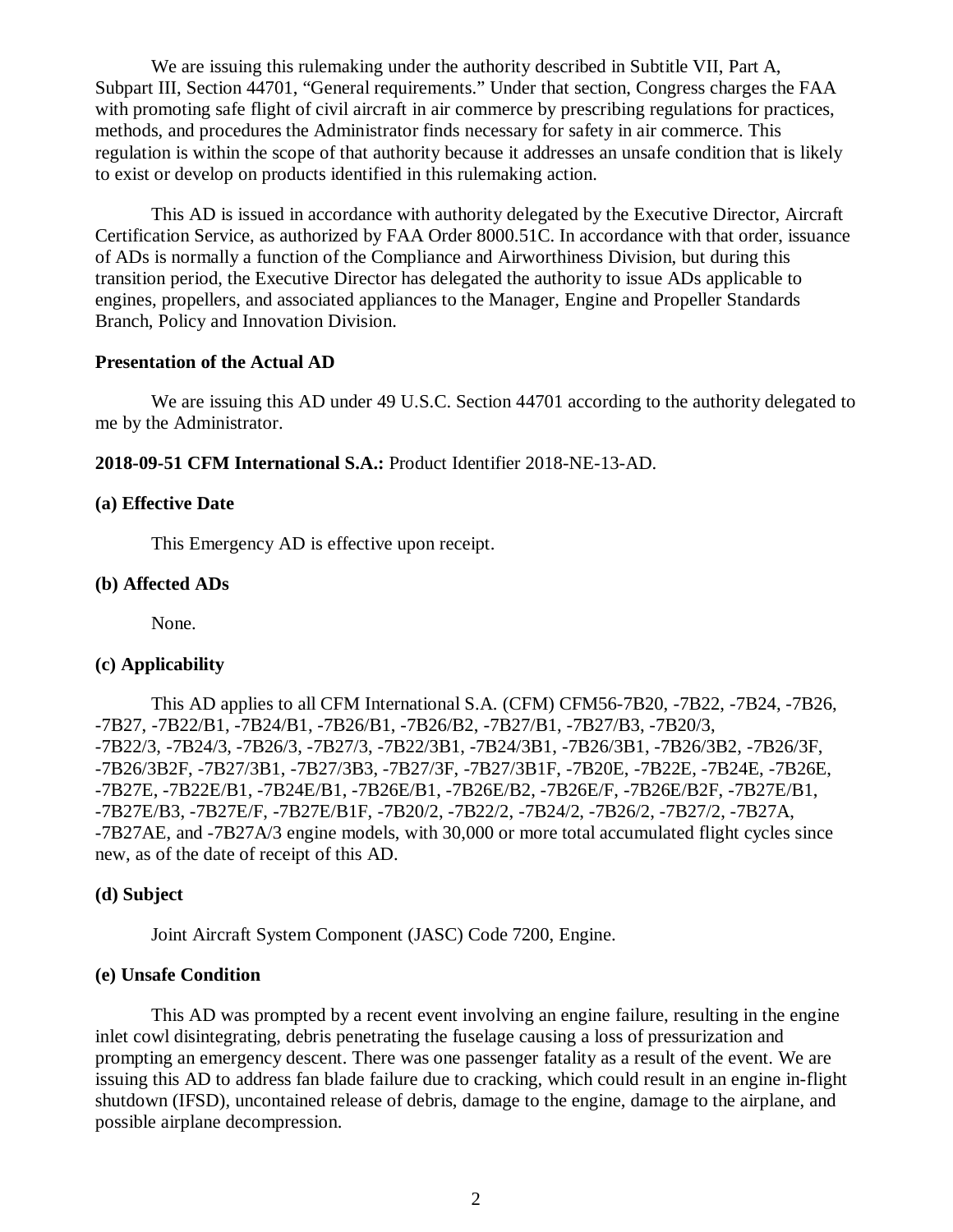## **(f) Compliance**

Comply with this AD within the compliance times specified, unless already done.

## **(g) Inspection**

(1) Within 20 days after receipt of this AD, perform a one-time ultrasonic inspection (USI) of all 24 fan blade dovetail concave and convex sides to detect cracking.

(2) Use the Accomplishment Instructions, paragraphs 3.A.(3)(a) through (i), of CFM Service Bulletin CFM56-7B S/B 72-1033, dated April 20, 2018, to perform the inspection required by paragraph  $(g)(1)$  of this AD.

## **(h) Corrective Action**

If any unserviceable indication, as specified in CFM Service Bulletin CFM56-7B S/B 72-1033, dated April 20, 2018, is found during any inspection required by this AD, remove the affected fan blade from service before further flight.

# **(i) No Reporting Required**

Although CFM Service Bulletin CFM56-7B S/B 72-1033, dated April 20, 2018, specifies to report findings, this AD does not include that requirement.

## **(j) Credit for Previous Actions**

This paragraph provides credit for the actions specified in paragraph  $(g)(1)$  of this AD, if those actions were performed before receipt of this AD using CFM Service Bulletin CFM56-7B S/B 72-1019, dated March 24, 2017; or Revision 1, dated June 13, 2017; or CFM Service Bulletin CFM56-7B S/B 72-1024, dated July 24, 2017.

# **(k) Alternative Methods of Compliance (AMOCs)**

(1) The Manager, ECO Branch, FAA, has the authority to approve AMOCs for this AD, if requested using the procedures found in 14 CFR 39.19. In accordance with 14 CFR 39.19, send your request to your principal inspector or local Flight Standards District Office, as appropriate. If sending information directly to the manager of the certification office, send it to the attention of the person identified in paragraph (l)(1) of this AD. You may email your request to ANE-AD-AMOC@faa.gov.

(2) Before using any approved AMOC, notify your appropriate principal inspector, or lacking a principal inspector, the manager of the local flight standards district office/certificate holding district office.

(3) For service information that contains steps that are labeled as Required for Compliance  $(RC)$ , the provisions of paragraphs  $(k)(3)(i)$  and  $(k)(3)(ii)$  of this AD apply.

- (i) The steps labeled as RC must be done to comply with the AD. An AMOC is required for any deviations to RC steps.
- (ii) Steps not labeled as RC may be deviated from using accepted methods in accordance with the operator's maintenance or inspection program without obtaining approval of an AMOC, provided the RC steps can still be done as specified, and the airplane can be put back in an airworthy condition.